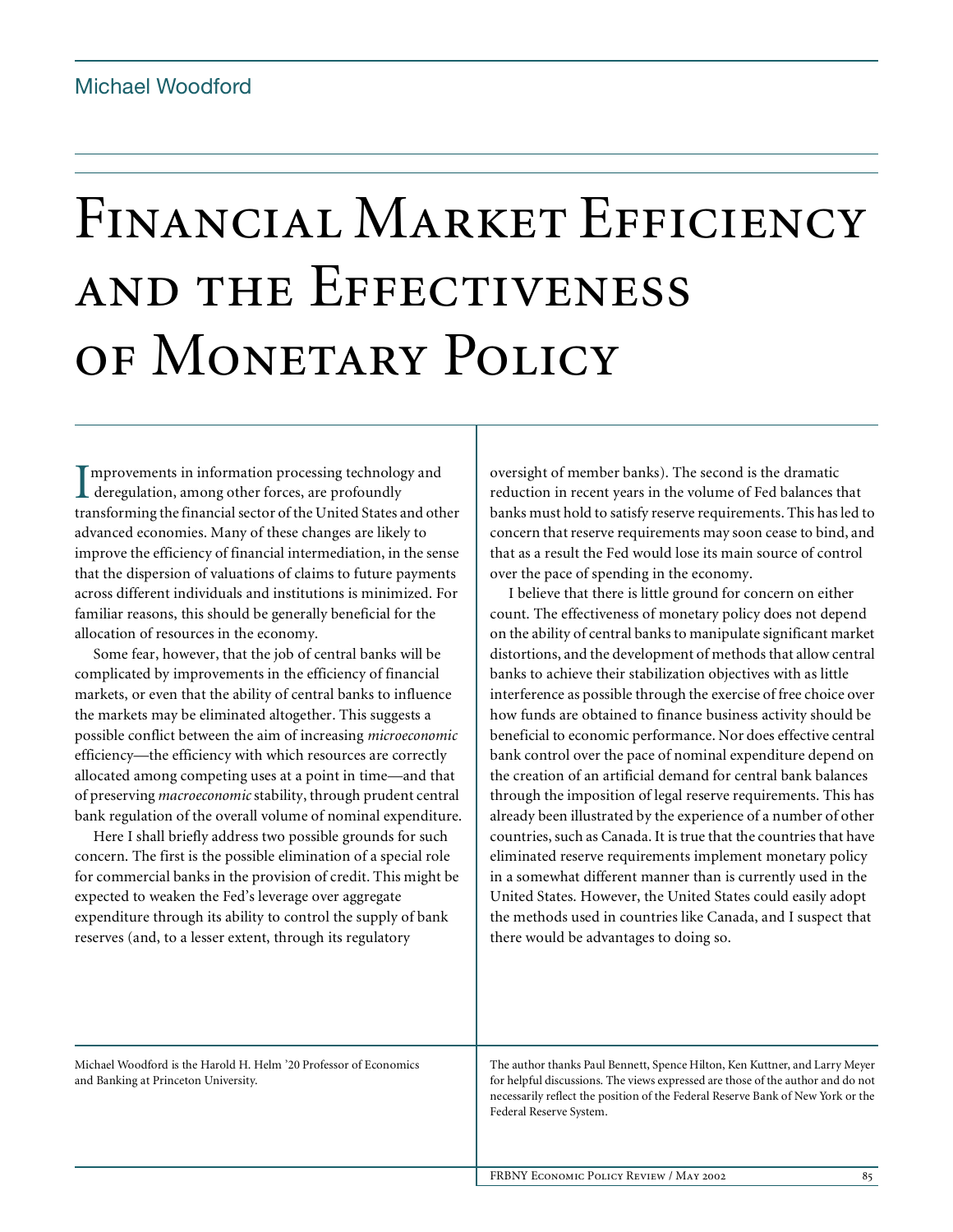### 1. Financial Efficiency versus MACROECONOMIC STABILITY: Is THERE A CONFLICT?

A first question is whether the growing role of nonbank intermediaries and money markets as sources of business finance—reducing the special role once played by commercial banks, the institutions subject to the most direct control by the Fed—is likely to imply a reduced ability of the Fed to control the pace of spending in the economy and hence ultimately to achieve its inflation-stabilization objectives. I am inclined to be skeptical about the importance of such a threat. The presumption that monetary policy's effectiveness depends on some special role of banks is based on an old-fashioned idea that monetary policy acts by rationing the flow of credit that would otherwise occur; the Fed acts by controlling the flow of oxygen to the economy, and must maintain a sort of choke-hold to do it. If one takes that view, one might well be worried that the increasing efficiency of the financial system, giving private parties opportunities to substitute away from the particular channels that the Fed is best able to obstruct, should reduce the effectiveness of monetary policy.

But the exploitation of distortions in the efficient allocation of credit by the market system is neither essential nor, in my view, a particularly desirable aspect of monetary control under present circumstances, whatever its importance may have been at certain times in the past. The main way that monetary policy now works—in the United States and throughout the industrialized world—is by affecting the level of interest rates, rather than through quantitative controls over credit flows. And not only does this seem to be a sufficient channel for central banks to achieve their stabilization goals fairly well—for central banks worldwide have done better at stabilizing both inflation and real variables over the past decade, despite having largely forsworn efforts to intervene directly in markets—but it is the one that is most consistent with an important argument for the use of monetary policy as our main tool of stabilization policy. This is the idea that monetary policy has an advantage of acting relatively uniformly on spending decisions throughout the economy, allowing policymakers to stabilize inflationary pressures without creating undue allocative distortions across sectors of the economy.

Some might argue that it should not be possible to control interest rates without controlling the supply of credit, so that the difference in the two approaches is more superficial than fundamental; and that while it might be preferable to restrict the supply of credit uniformly rather than solely through particular channels, *some* choke-hold will be needed, and regulations will likely be necessary to ensure that the part of the credit supply that the Fed can restrict will continue to matter for aggregate credit flow. But this represents an error in economic analysis, though not one that I can explain in detail on this occasion.

The important point is that there is *not* a particular level of interest rates that would be determined by the forces of supply and demand if the Fed were not able to interfere with them, for example, by preventing private institutions from offering credit on the terms with which they would otherwise be content. A typical partial equilibrium analysis of "the market for credit" might make it seem that there should be. But an intertemporal, general equilibrium analysis reveals that there is not. Specifically, general equilibrium analysis—in a model where, for the sake of simplicity, we suppose that all wages and prices are perfectly flexible—reveals that while *relative* prices have well-defined equilibrium values in the absence of distortions due to taxation or other government intervention, market forces cannot similarly determine the *absolute* prices of goods and services in terms of a fiat unit of account. The meaning of a "dollar"—the unit of account by which the prices of real goods and services happen to be quoted—would have to be determined by the policies of the Fed, even in a world where markets were completely efficient and completely unconstrained by government interference, for a dollar refers to nothing other than a type of Fed liability. And the central bank's role in defining the meaning of a fiat unit of account need not involve any interference with the freedom of contract, any more than the establishment of a standard meaning of a unit of measure such as the "yard" represents interference with the freedom of contract in markets where goods such as cloth may be sold by the yard.<sup>1</sup>

It should furthermore be noted that not only is the meaning of a "dollar" something that can be determined by an arbitrary decision of the Fed, without any defiance of market forces being required, but there is a separate arbitrary decision of this kind to be made *at each point in time*. Just as market forces do not determine the value of a dollar on any given day, they do not require that its value (in terms of real goods and services) be the same from day to day. (Nor do the principles of geometry require that a yard be the same length from day to day, though life is simpler given the decision to define it so!) This means that the *nominal* interest rate that should be available between any two dates is not determined by market "fundamentals," but is instead up to the arbitrary decision of the central bank, insofar as the nominal yield in question is defined in units of the liabilities of that central bank. This is important because in practice central banks find it more convenient to pursue their policy aims through control of short-term nominal interest rates (something they can do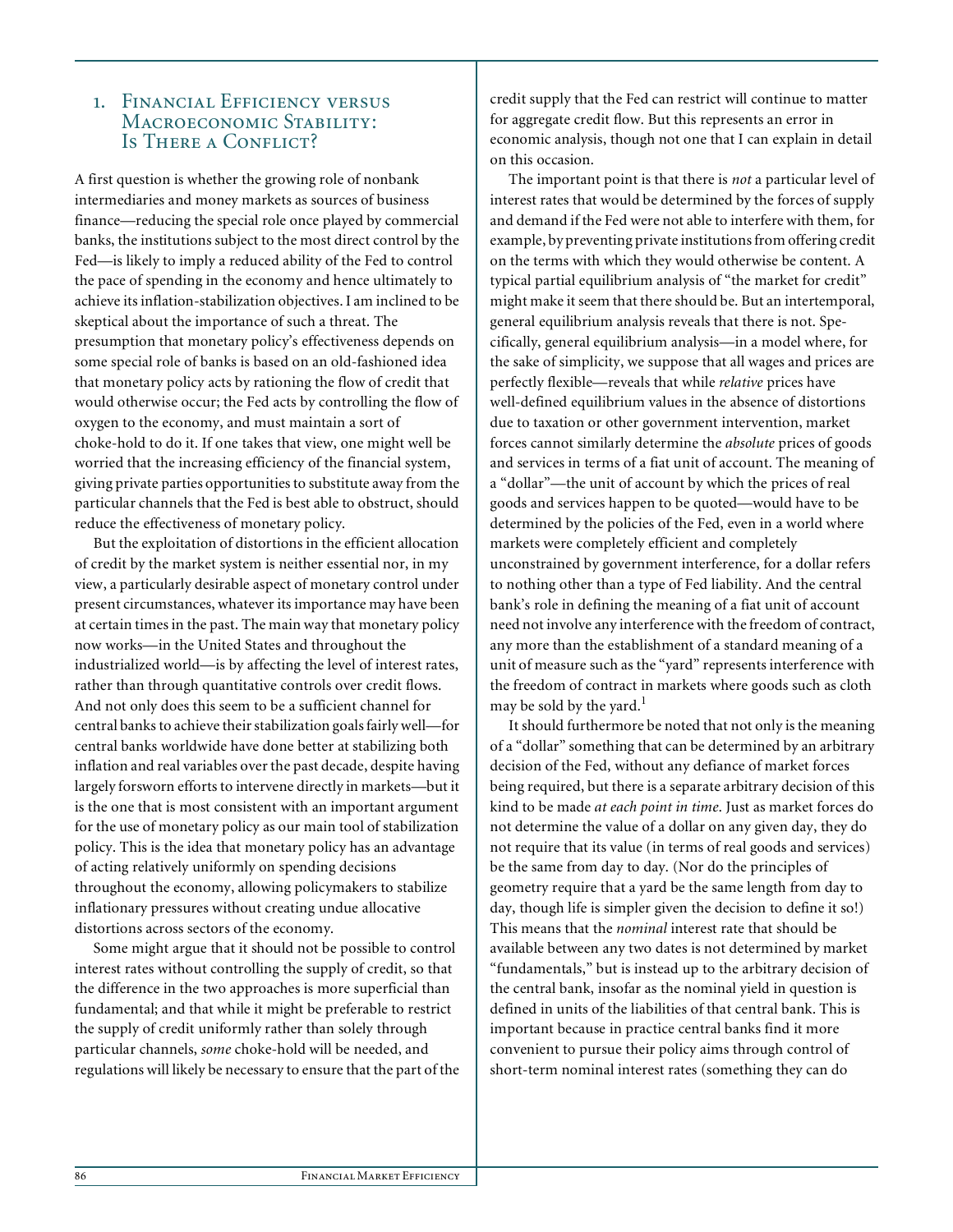through purely financial transactions) rather than by directly seeking to fix the exchange value of their liabilities in terms of any real goods and services.

At this point, one might object to my only providing an argument for the indeterminacy of the *nominal* interest rate in a world without government interference in markets; there would still be a well-defined, market-determined *real* rate of return over any time period, whereas central banks actually need to control *real* rates if they are to affect real expenditure. It may furthermore be argued that the apparent ability of a central bank to control nominal interest rates as it wishes depends upon the assumption that prices in terms of dollars can be freely adjusted without any consequence for relative prices, while there are important nominal rigidities in practice. It might then seem that even central bank control of nominal interest rates should be ineffective in practice, unless it is possible to obstruct credit flows.

But a more careful analysis would reveal that the existence of nominal rigidities undermines the argument that *real* interest rates should be determined by economic "fundamentals" in the absence of distortions resulting from government policy. Economic fundamentals (preferences, technology, and property rights) should determine an equilibrium real rate of interest consistent with *market clearing*—the real rate of interest required to induce people to demand at each point in time exactly the amount that the economy is able to produce. But if wages and/or prices do *not* immediately adjust in order to clear goods markets and labor markets, then the real interest rate need *not* be at this level, even in the absence of any interference with the behavior of private parties; a different real interest rate is simply associated with a different intertemporal pattern of imbalances between supply and demand. $^{2}$  The possibility of central bank control over nominal interest rates—indeed, the *necessity* for the central bank to signal to the private sector how nominal variables should evolve, if there is to be any determinate level of nominal interest rates—remains; but in such a world (which is our own world), central bank control over nominal interest rates also implies an ability to shift real interest rates, at least temporarily.<sup>3</sup>

Adjusting the real rate of interest does not require the obstruction of credit flows, because it does not require that there be any difference of opinion between different parts of the economy as to what the marginal rate of substitution would be between additional real income at two different dates. (Actual interference with the process of financial intermediation instead creates heterogeneity of this kind: some people assign a higher relative value to income now than to income tomorrow, but are nonetheless unable to borrow from those that assign it a lower relative value, and so have a motive to lend.) A reduction in the interest rate by the central bank can lead *everyone* to perceive expenditure now to be cheaper than usual, in terms of foregone expenditure tomorrow; this remains consistent with equilibrium because a larger quantity of goods is made available for use today in response to the surge in demand, owing to the rigidity of wages and/or prices.

Once this is understood, it becomes clear that improvements in the efficiency of the financial system—such as the entry of new participants into credit markets, or into the federal funds market, or into wholesale securities markets need pose no threat to the effectiveness of monetary policy. Instead, one should expect developments of this kind to increase the efficiency of the link between the particular interest rate that the Fed directly targets, the federal funds rate, and the general structure of interest rates and asset prices (including the *shadow* cost of funds to various households and firms, which may not show up as any market interest rate at all when financial markets are inefficient). This is exactly what one should hope for, in order to make monetary policy a more reliable instrument for accurately controlling spending decisions in the economy, and one that can do so in a way that distorts allocative decisions to the minimum possible extent.<sup>4</sup> Thus, there is no reason to seek to slow down improvements in financial efficiency on the grounds that this should allow better control by the Fed over macroeconomic conditions.

## 2. THE DISAPPEARANCE OF REQUIRED Reserves and Central Bank CONTROL OF INTEREST RATES

Some may accept that central bank influence upon macroeconomic conditions through the control of short-term interest rates does not depend on any special role for commercial banks in financial intermediation, and yet nonetheless be concerned about another recent development: the sharp reduction in recent years in the quantity of Fed balances that banks need to hold in order to satisfy their reserve requirements.<sup>5</sup> Indeed, it is already the case that many individual banks need hold no balances at the Fed for this purpose: their reserve requirements are already more than satisfied by their holdings of vault cash. This has led to expressions of concern that reserve requirements may soon cease to bind in the United States. The fear is that this may eliminate the Fed's ability to control the volume of spending in the U.S. economy, or at least impair the accuracy with which it does so.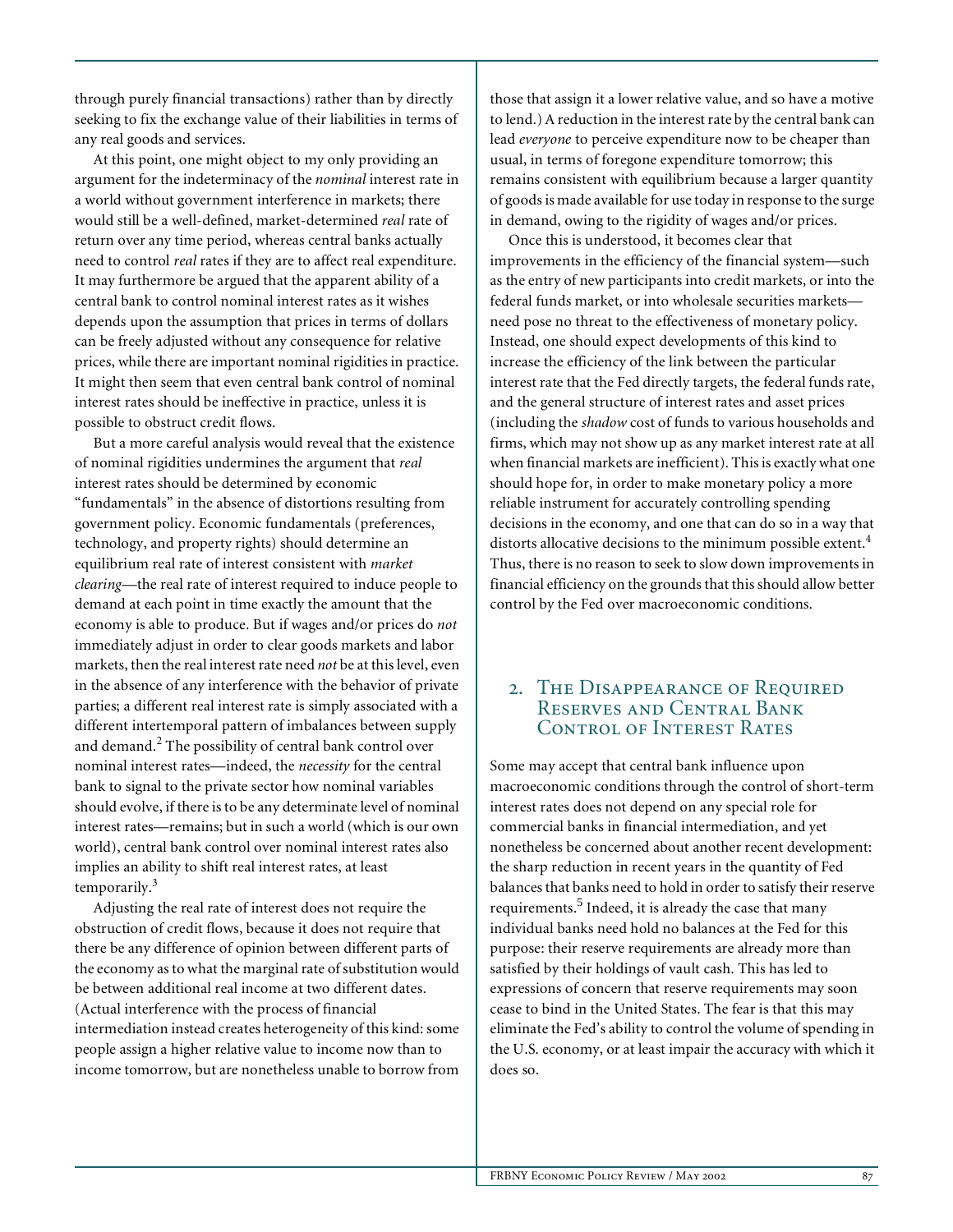That this trend may continue is quite possible; banks have, after all, a clear motive to reduce their required reserves, as long as they do not pay interest, as they do under current U.S. arrangements. And given the motive, it is hardly surprising that institutional innovations (such as the spread of sweep accounts) should appear that serve this end. But once again, I think that there is little ground to fear that such developments should seriously impair the Fed's ability to pursue macroeconomic stabilization policy.

One reason to fear the possibility that nonbinding reserve requirements would mean a loss of Fed control is again the choke-hold view of monetary policy. According to this view, the Fed has to be able to obstruct credit flows somewhere; reserve requirements (together with quantitative control of the supply of reserves) imply a quantitative limit on the flow of funds through commercial banks, but if the requirements do not bind, the Fed's control of the supply of reserves does not do anything to limit bank credit. I have already taken issue with this general view. All that matters is that the Fed be able to control overnight interest rates; this gives it the leverage that it needs in order to pursue its stabilization objectives.

A more subtle question is whether elimination of a need to hold balances at the Fed to satisfy reserve requirements could interfere with the Fed's control of the funds rate. The funds rate is determined in an interbank market for overnight Fed balances; the Fed's ability to control the market-clearing rate through its control of the supply of Fed balances depends on the existence of a nontrivial demand for such balances that is at least somewhat interest-elastic. Traditional textbook accounts of the demand for Fed balances stress the demand for such balances to satisfy reserve requirements; if such demand disappears, can the Fed still exert any influence over overnight interest rates?

The answer is surely yes. A number of countries, including the United Kingdom, Sweden, Canada, Australia, and New Zealand, have completely eliminated reserve requirements. Yet these countries' central banks continue to implement monetary policy through operating targets for an overnight interest rate, and continue to have considerable success at achieving their operating targets. Indeed, some of these central banks achieve much tighter control of overnight interest rates than does the Federal Reserve.<sup>6</sup>

The elimination of required reserves in these countries has not meant the disappearance of a market for overnight central bank balances. Instead, central bank balances are still used to clear interbank payments. Indeed, even in the United States, balances held to satisfy reserve requirements account for less than half of total Fed balances at present, $^7$  and Furfine (2000) argues that variations in the demand for clearing balances account for the most notable high-frequency patterns in the

level and volatility of the funds rate in the United States. In the countries without reserve requirements, this demand for clearing purposes has simply become the sole source of demand for central bank balances. Given the existence of a demand for clearing balances, a central bank can still control the overnight rate through its control of the net supply of central bank balances.

Nonetheless, the disappearance of a demand for required reserves may have consequences for the way that a central bank can most effectively control overnight interest rates. In an economy with an efficient interbank market, the aggregate demand for clearing balances will be quite small relative to the total volume of payments in the economy. Exactly for this reason, random variation in daily payment flows can easily lead to fluctuations in the net supply of and demand for overnight balances that are large relative to the average level of such balances.<sup>8</sup>

A consequence of this volatility is that quantity targeting say, adoption of a target for aggregate overnight clearing balances while allowing overnight interest rates to attain whatever level should clear the market, as under the nonborrowed reserves targeting procedure followed in the United States in the 1979-82 period—will not be a reliable approach to stabilization of the aggregate volume of spending, if practicable at all. And even in the case of an operating target for the overnight interest rate, the target is not likely to be most reliably attained through daily open market operations to adjust the aggregate supply of central bank balances, the method currently used by the Fed. The overnight rate at which the interbank market clears is likely to be highly volatile, if the central bank conducts an open market operation only once, early in the day, and there are no standing facilities of the kind that limit variation of the overnight rate under the "channel" systems used by many of the countries without reserve requirements.

In the United States at present, errors in judging the size of the open market operation required on a given day can be corrected only the next day without this resulting in daily fluctuations in the funds rate that are too great, owing to the intertemporal substitution in the demand for Fed balances stressed by Taylor (2001). But the scope for intertemporal substitution results largely from the fact that U.S. reserve requirements apply only to average reserves over a two-week period; and indeed, funds rate volatility is observed to be higher on the last day of a reserve maintenance period (Spindt and Hoffmeister 1988; Hamilton 1996; Furfine 2000). There is no similar reason for intertemporal substitution in the demand for clearing balances, as penalties for overnight overdrafts are imposed on a daily basis.<sup>9</sup> Hence, the volatility of the overnight interest rate, at least at the daily frequency, could easily be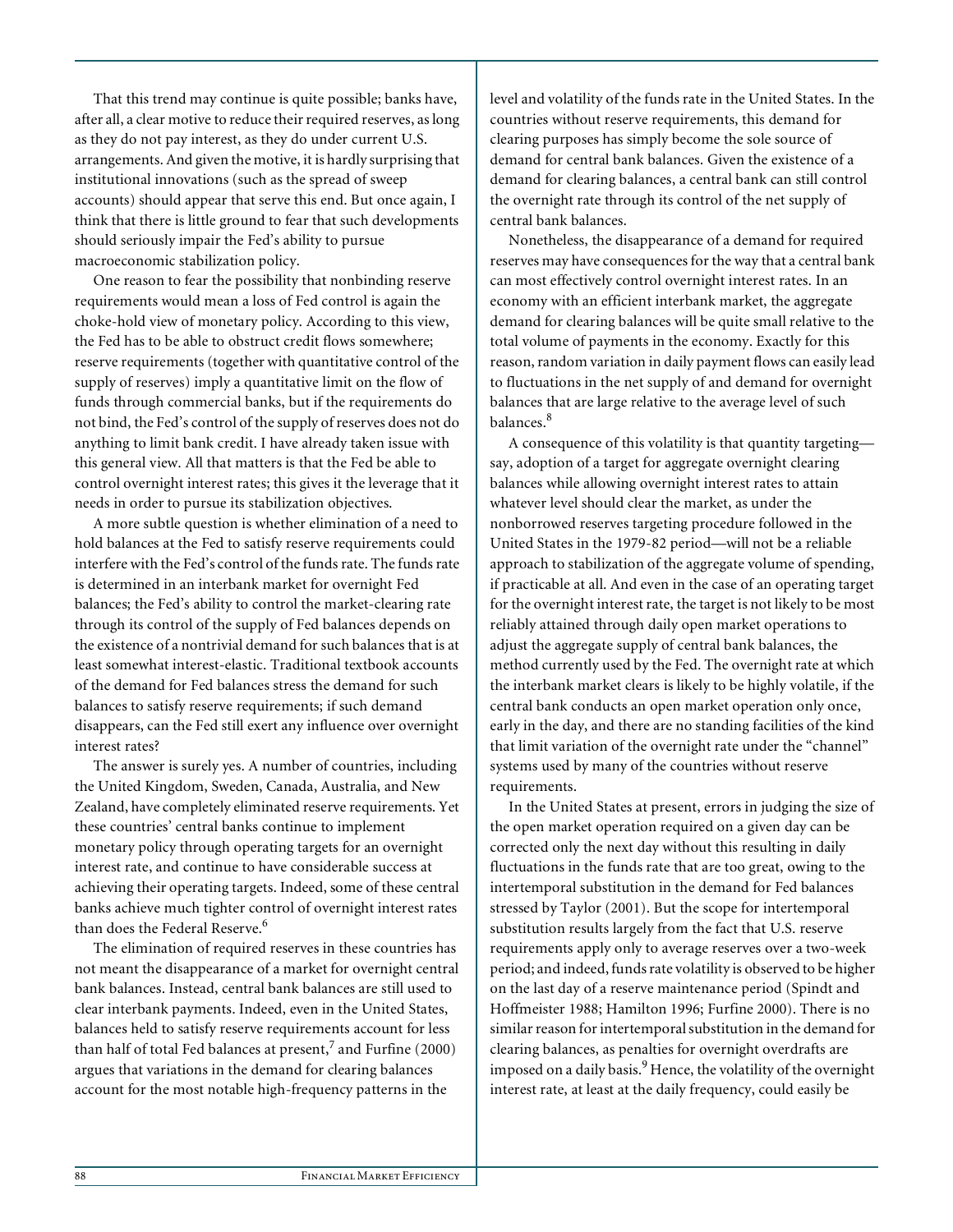higher under such an operating procedure, in the complete absence of (or irrelevance of) reserve requirements.<sup>10</sup>

But many central banks in countries that no longer have reserve requirements nonetheless achieve tight control of overnight interest rates through the use of a "channel" system. In a system of this kind, the overnight interest rate is kept near the central bank's target rate through the provision of standing facilities by the central bank, with interest rates determined by the target rate. It is largely the interest rates associated with the standing facilities that determine the interest rate at which the interbank market clears each day.<sup>11</sup>

Under such a system, in addition to supplying a certain aggregate quantity of clearing balances (which can be adjusted through open market operations), the central bank offers a lending facility, through which it stands ready to supply an arbitrary amount of additional overnight balances at a fixed interest rate. In Canada, Australia, and New Zealand, this lending rate is generally set exactly 25 basis points higher than the target rate. Thus, there is intended to be a small penalty associated with the use of this lending facility rather than the acquisition of funds through the interbank market. But funds are freely available at this facility (upon presentation of suitable collateral), without the sort of rationing or implicit penalties associated with discount-window borrowing in the United States.

Depository institutions that settle payments through the central bank also have the right to maintain excess clearing balances overnight with the central bank at a deposit rate. The deposit rate is positive but slightly lower than the target overnight rate, again so as to penalize banks slightly for not using the interbank market. Typically, the target rate is the exact center of the band whose upper and lower bounds are set by the lending rate and the deposit rate; thus, in the countries just mentioned, the deposit rate is generally set exactly 25 basis points below the target rate. The lending rate, on the one hand, and the deposit rate, on the other, then define a *channel* within which overnight interest rates should be contained. Because these are both standing facilities, no bank has any reason to pay another bank a higher rate for overnight cash than the rate at which it could borrow from the central bank; similarly, no bank has any reason to lend overnight cash at a rate lower than the rate at which it can deposit with the central bank. Furthermore, the spread between the lending rate and the deposit rate gives banks an incentive to trade with one another (with banks that find themselves with excess clearing balances lending them to those that find themselves short) rather than depositing excess funds with the central bank when long and borrowing from the lending facility when short. The result is that the central bank can control overnight interest rates within a fairly tight range regardless of what the aggregate supply of

clearing balances may be; frequent quantity adjustments accordingly become less important.

Woodford (2001) gives further details of a simple model of overnight rate determination under such a system. The key idea is that the demand for clearing balances should depend on the location of the interest rate at which such balances can be traded in the interbank market *relative to the bounds of the channel*, rather than in absolute terms. (This determines the opportunity cost of leaving funds overnight in one's clearing account that might otherwise have been loaned in the interbank market, and the cost of having to cover an overdraft in one's clearing account that could have been avoided by borrowing in the interbank market.) Hence, the central bank can shift the rate at which the interbank market is likely to clear by shifting the interest rates associated with the two standing facilities without any immediate need for an adjustment of the supply of clearing balances. Under the system described, such adjustments occur automatically whenever the central bank changes its target overnight rate.

Even if reserve requirements were to become completely negligible in the United States, owing to further improvements in the ability of banks to serve the needs of their customers without holding appreciable overnight balances in reservable accounts, effective control of the funds rate should still be possible through the adoption of a channel system for implementing the Fed's operating targets for the funds rate. $^{12}$ Such a system should be highly effective, and would not require any change in the way that the Fed formulates its operating target for the funds rate. The effectiveness of funds rate control as a means for influencing the overall level of spending and hence inflationary pressures would be unaffected.

# 3. Advantages of Payment of Interest on Fed Balances

Implementation of a channel system in the United States would, of course, require certain institutional changes. One of the more obvious of these is that interest would have to be paid on Fed balances, contrary to current practice. But this is a development that would have much to recommend it, quite apart from the way in which it would be possible to enhance control of the funds rate through linkage of the interest rate paid on reserves to the funds rate operating target.

First of all, payment of interest on Fed balances should improve the efficiency of the financial system by eliminating the penalty that currently exists for the use of means of payment (for example, checks drawn on reservable accounts) that result in increases in the balances that commercial banks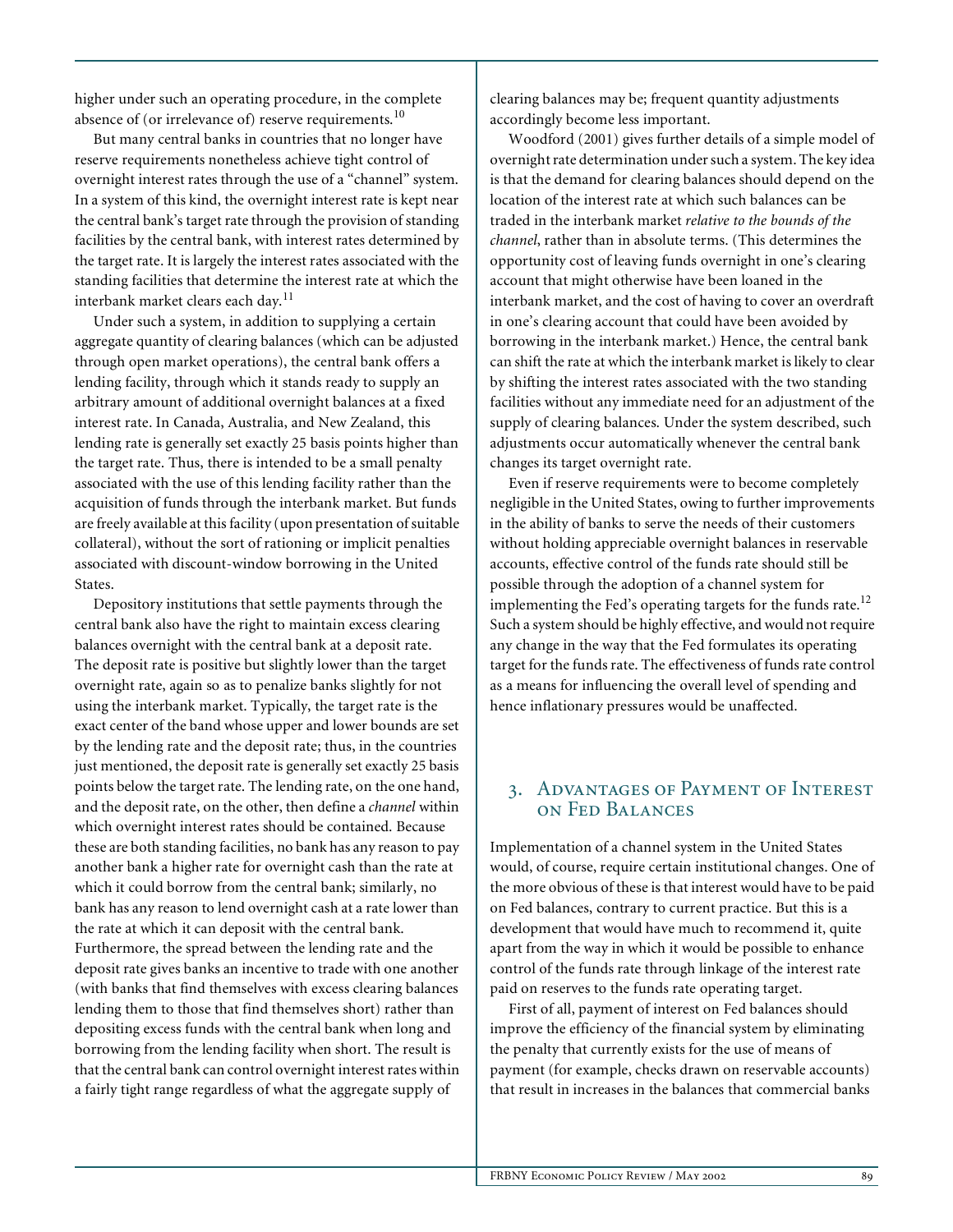must hold at the Fed. The argument is one that was probably most famously articulated by Friedman (1960), who called for the payment of interest on required reserves at a rate similar to the market rate on short-term Treasury securities.

Friedman's basic argument is fairly simple. Requiring banks to hold non-interest-earning reserves at the Fed in proportion to the volume of reservable accounts at those banks is equivalent, in terms of the economic consequences, to taxing the banks for allowing their customers to maintain such deposits. Like other taxes, this one has economic consequences that go beyond the mere transfer of revenue from private parties to the government. Taxing transactions deposits penalizes banks for allowing customers to maintain accounts of that kind. As a result, banks will take actions that discourage their customers from maintaining as much money in such accounts as they would in the absence of the tax—for example, by paying less interest on account balances of this kind. This penalty will in turn discourage the banks' customers from holding such large balances in these accounts, and this will require them to carry out transactions in ways that allow them to maintain lower average balances in reservable accounts. The result is wasted effort as the banks' customers complicate their lives for the sake of tighter management of their reservable account balances.

Even supposing that one grants the desirability of reserve requirements—though I have argued above that they are not essential for monetary control—this unfortunate consequence of the legal requirement can be eliminated by payment of interest on reserve balances at a rate that is similar to what the banks could reasonably have expected otherwise to earn on those funds. This implies an efficiency gain from paying interest on such balances.

One might ask whether the mere fact that a requirement to hold non-interest-bearing reserves is like a tax implies that it would be in the public interest to repeal it. After all, taxes are necessary in order to finance essential government activities. Does the contribution to government revenues perhaps not outweigh the economic importance of the distortion of the way that transactions are arranged that I have just mentioned?

In fact, in the literature on "optimal taxation," a substantial consensus has emerged, according to which it is not desirable to tax transactions balances at all, despite the assumed necessity of financing the activities of the government and despite the fact that all available sources of government revenue create distortions of one sort or another.<sup>13</sup> While the theoretical analysis of this question is fairly subtle, and the exact conclusions reached depend on many details of the assumed structure of the economy, the basic insight involved is again relatively straightforward.

When one penalizes people or firms for holding transactions balances, one is also penalizing them for making the purchases that are facilitated by those balances. The result is a distortion both of people's decisions to make those purchases, which have effectively been made more expensive, and of their decisions about how to organize their transactions so as to reduce the holdings of reservable balances required to carry out any given volume of purchases. The second of these distortions could be eliminated by directly taxing the purchases, say, through an increase in sales taxes. This alternative form of taxation could raise for the government the same level of revenue with a lower overall distortion of the pattern of economic activity. Hence, the conclusion obtained by most students of the question is that an optimal taxation system would not involve any taxation of transactions balances. This would require payment of interest on reserves, at a rate similar to the market rate of interest available to banks that lend funds overnight to private parties.

The arguments just reviewed for the payment of interest on Fed balances held to satisfy reserve requirements would apply equally to Fed balances held for clearing purposes.<sup>14</sup> Taxing clearing balances similarly penalizes banks for using Fed balances for that purpose, and hence ultimately penalizes the customers of banks for using means of payment (checks cleared in this way) that require the banks to hold such balances. Payment of interest at a rate that reduces the opportunity cost to banks of holding clearing balances to a level close to the social cost of providing them would again eliminate a deadweight loss;15 and again, this particular source of revenue is likely to be an inefficient tax, on account of the general argument just sketched against the desirability of taxing a particular means of payment.

At the same time, the payment of interest on Fed balances at least if implemented in the right way—should facilitate Fed control of overnight interest rates, rather than impair it. One reason has been discussed above: the possibility of using adjustments in the interest rate paid on Fed balances to help steer the funds rate to its target level, as under a channel system. But it should also be noted that the threat to the effectiveness of present Fed methods of implementation of the funds rate operating target discussed in the previous section would also likely be greatly reduced if interest were paid on reserve balances. If the opportunity cost of holding balances at the Fed were substantially reduced, the incentive to substitute away from reservable balances (for example, through the use of sweep accounts) would be correspondingly reduced. The likely result would be a larger demand for Fed balances to satisfy reserve requirements. This in turn would facilitate control of the funds rate by the Fed through open market operations by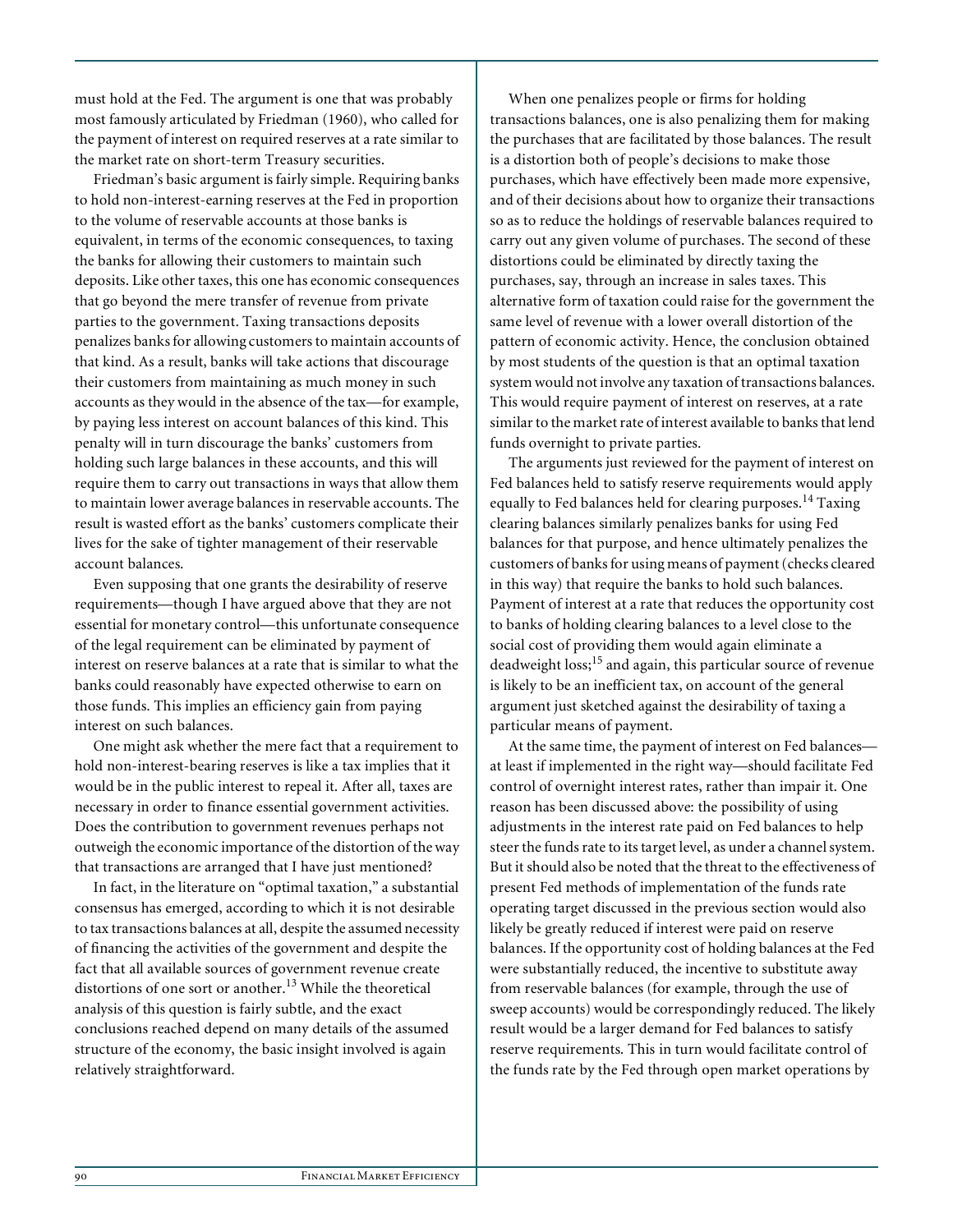increasing the intertemporal substitutability of the demand for Fed balances, as discussed above.<sup>16</sup>

It is important to note, however, that much depends on the details of the scheme according to which one plans to pay interest on reserves. There are some ways of doing this that could hamper Fed adjustment of overnight rates in response to changing economic conditions.

One problematic proposal would be the payment of a *constant* interest rate—say, a legislatively mandated interest rate of 5 percent per annum—on Fed balances that would apply to excess reserves as well as required reserves. The problem with this proposal is that banks would then never have any reason to lend funds overnight to one another at any rate lower than 5 percent; it would always be possible to obtain that much by leaving the funds with the Fed and there would be no credit risk to worry about, either.

The consequence would be that the Fed would never be able to push the fed funds rate below 5 percent, no matter how many reserves it chose to pump into the system through open market operations. This would limit the Fed's ability to lower overnight rates when necessary. The events of 2001 illustrate the fact that at times, the Fed needs to be able to lower the federal funds rate sharply relative to normal levels; if legislated interest payments on reserves had established a floor of 5 percent for the funds rate, we would surely have regretted this in the fall of 2001.

An equally problematic proposal would be the payment of a variable interest rate on all reserves—excess as well as required reserves—that is tied to the federal funds rate itself. I have summarized above the familiar argument that the distortions resulting from effective taxation of transactions balances would be eliminated as long as the interest on reserves is always equal to the rate that banks could earn on these funds if not required to hold them at the Fed; this might suggest that a commitment to pay interest on reserves at a rate equal to that day's fed funds rate would be desirable. But such a commitment would destroy the federal funds market. For no bank would ever lend funds overnight to another bank at any rate of interest if it knew that it can obtain the same rate by simply depositing the funds overnight with the Fed.

Moreover, promising to pay a rate equal to the current federal funds rate minus a fixed spread would also be problematic. For in that case, any shortage of reserves relative to banks' demand—due, for example, to a misestimate of the

size of open market operations required to stabilize the funds rate on a given day—that results in an increase in the federal funds rate would automatically raise the interest rate paid on balances held with the Fed as well. But this increase in the interest rate on Fed balances would further reduce the supply of funds in the interbank market, as banks would find it less attractive to lend to one another given the availability of a higher earning alternative use of their funds. Thus, increases in the rate paid on Fed balances would drive up the marketclearing rate in the fed funds market, causing further increases in the rate paid on Fed balances and so on in a self-reinforcing spiral. The result is that large swings in the funds rate (in either direction) could result from small initial imbalances between the supply of and demand for reserves. Such a system would complicate the Fed's control over the funds rate through its daily open market operations and likely lead to much greater funds rate volatility than we observe under present arrangements.

However, both of the problems just mentioned could be avoided if the Fed were to pay an interest rate on Fed balances that was tied to its current operating target for the federal funds rate, as under a channel system. This would avoid the problem of a fixed rate that constrains the ability of the Fed to lower interest rates when necessary. For when the Fed lowered its funds rate target, the rate paid on Fed balances would be correspondingly reduced so as to allow the funds market to clear at the lower rate.

It would also avoid the instability resulting from the self-reinforcing mechanism just described. For if the Fed were to underestimate the supply of reserves needed to satisfy demand at the target funds rate on a given day, the resulting rise in the funds rate would not increase the rate paid on Fed balances; the latter rate would continue to be tied to the funds rate target, rather than to the actual funds rate.

Thus, it is possible to pay interest on Fed balances in such a way as not only to avoid these problems, but actually to enhance the Fed's ability to control overnight interest rates. Such a system would increase the efficiency of cash management and payments in the U.S. economy as well. Finally, both the feasibility and effectiveness of such a system have already been demonstrated in other countries, such as Canada, Australia, and New Zealand. The United States would do well to consider following their example.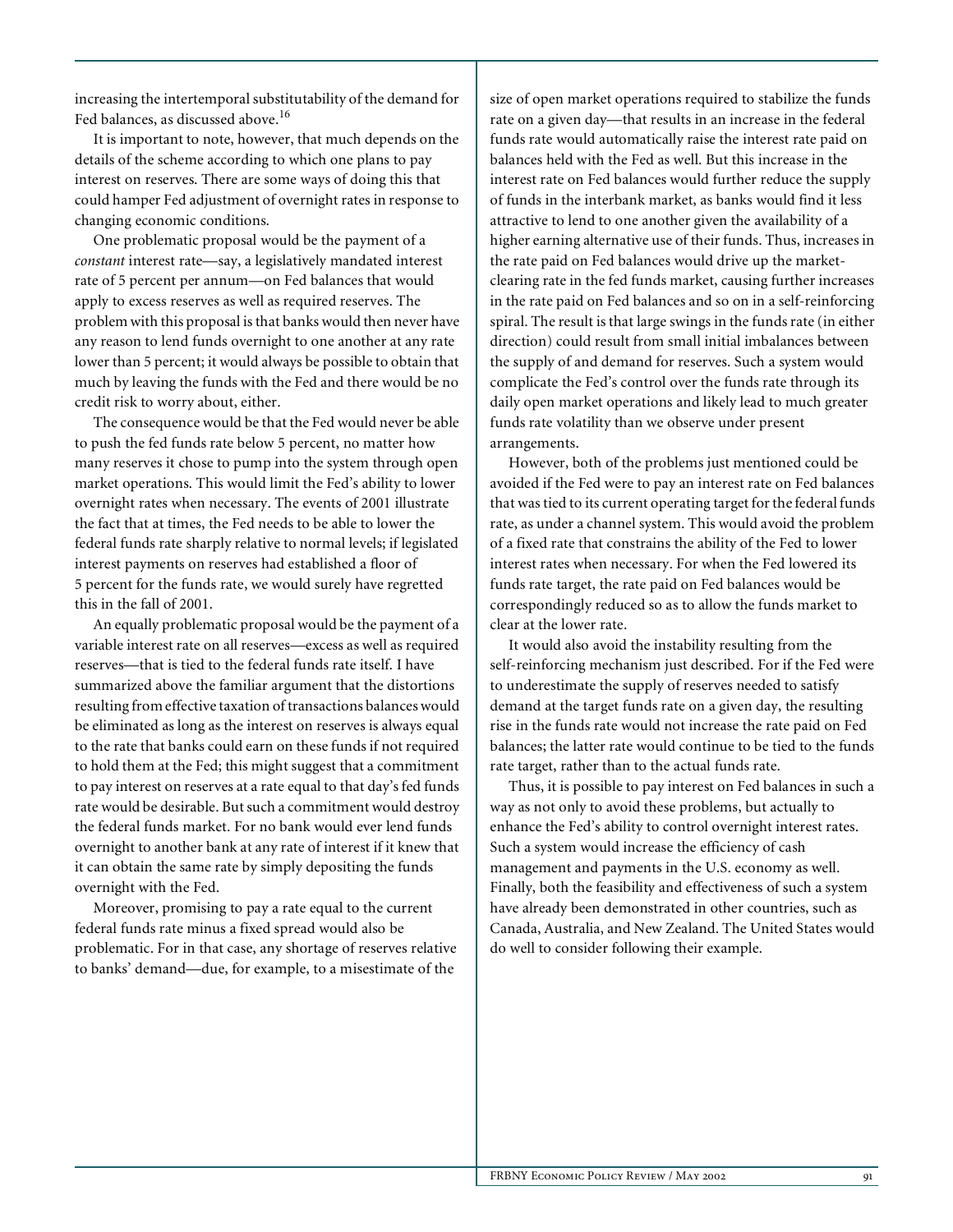#### **ENDNOTES**

1. The difference between relative and absolute prices in this regard, and its consequences for a proper conception of the role of monetary policy, was first stressed by Wicksell (1936). See Hall (1999) and Woodford (2002a) for more recent discussions.

2. In the familiar Hicksian terminology, there is an "IS schedule," rather than a single equilibrium real rate of interest, and monetary policy can determine which point on that schedule the economy reaches.

3. In such a model, it is useful to distinguish, as Wicksell (1936) does, between the "natural rate of interest"—the equilibrium real rate of return that would occur, given current fundamentals, under conditions of full wage and price flexibility—and the actual (real) rate of interest, determined by monetary policy. This distinction is developed analytically in the context of an explicit intertemporal general equilibrium model of the monetary transmission mechanism in Woodford (2002b), which also discusses the usefulness of the concept as a guide for monetary policy.

4. Woodford (2001) makes a similar point about the desirability of increased private sector information about central bank policy. Even if the inability to catch markets by surprise means a smaller effect on market rates of a given size of trade by the central bank, a change in rates that occurs should be *more effective* in achieving the central bank's goals, owing to the tighter linkage between current conditions in this market and the rest of the economy—the source of the smaller effect on market rates.

5. This has been documented in this volume by Bennett and Peristiani (2002).

6. See the figures presented in Woodford (2001). For example, in Canada, the standard deviation of daily deviations of the effective overnight rate from the Bank of Canada's target rate has been reduced to about 1 basis point, while in the United States it continues to be larger than 10 basis points.

7. See, for example, Woodford (2001, Table 1). Roughly the same quantity of Fed balances represents "required clearing balances." These are amounts that banks agree to hold on average in their accounts at the Fed, in addition to their required reserves; the banks are compensated for these balances in credit that can be used to pay for various services for which the Fed charges fees. However, the balances classified this way do not fully measure the demand for clearing balances. Banks' additional balances, classified as "excess reserves," are also held largely to facilitate clearing; these represent balances that the banks choose to hold *ex post*, above the "required balances" negotiated with the Fed in advance of the reserve maintenance period. Furthermore, the balances held to satisfy reserve requirements also facilitate clearing, insofar as they must be maintained only on average over a two-week period and not at the end of each day. Thus, in the absence of reserve requirements, the demand for Fed balances might well be nearly as large as it is at present.

8. See, for example, Woodford (2001, Figure 3), showing the daily variation in aggregate overnight balances at the Reserve Bank of Australia over several periods during which the target overnight rate does not change and over which the actual overnight rate was also relatively stable.

9. This is emphasized by Furfine, for whom it is crucial in explaining how patterns in daily interbank payments flows can create corresponding patterns in daily variations in the funds rate. However, the system of compensating banks for committing to hold a certain average level of "required clearing balances" over a two-week maintenance period introduces similar intertemporal substitution into the demand for Fed balances, even in the absence of reserve requirements.

10. The increase in funds rate volatility in 1991 following the reduction in reserve requirements is often interpreted in this way; see, for example, Clouse and Elmendorf (1997). However, declines in required reserve balances since then have to some extent been offset by increased holdings of required clearing balances, and this is probably the reason why funds rate volatility has not been notably higher in recent years.

11. See Woodford (2001) for a detailed discussion of such systems and details of their recent implementation in Canada, Australia, and New Zealand.

12. Meyer (2001) also proposes this as a possible solution to the problem.

13. For a recent survey of relevant literature, see Chari and Kehoe (1999).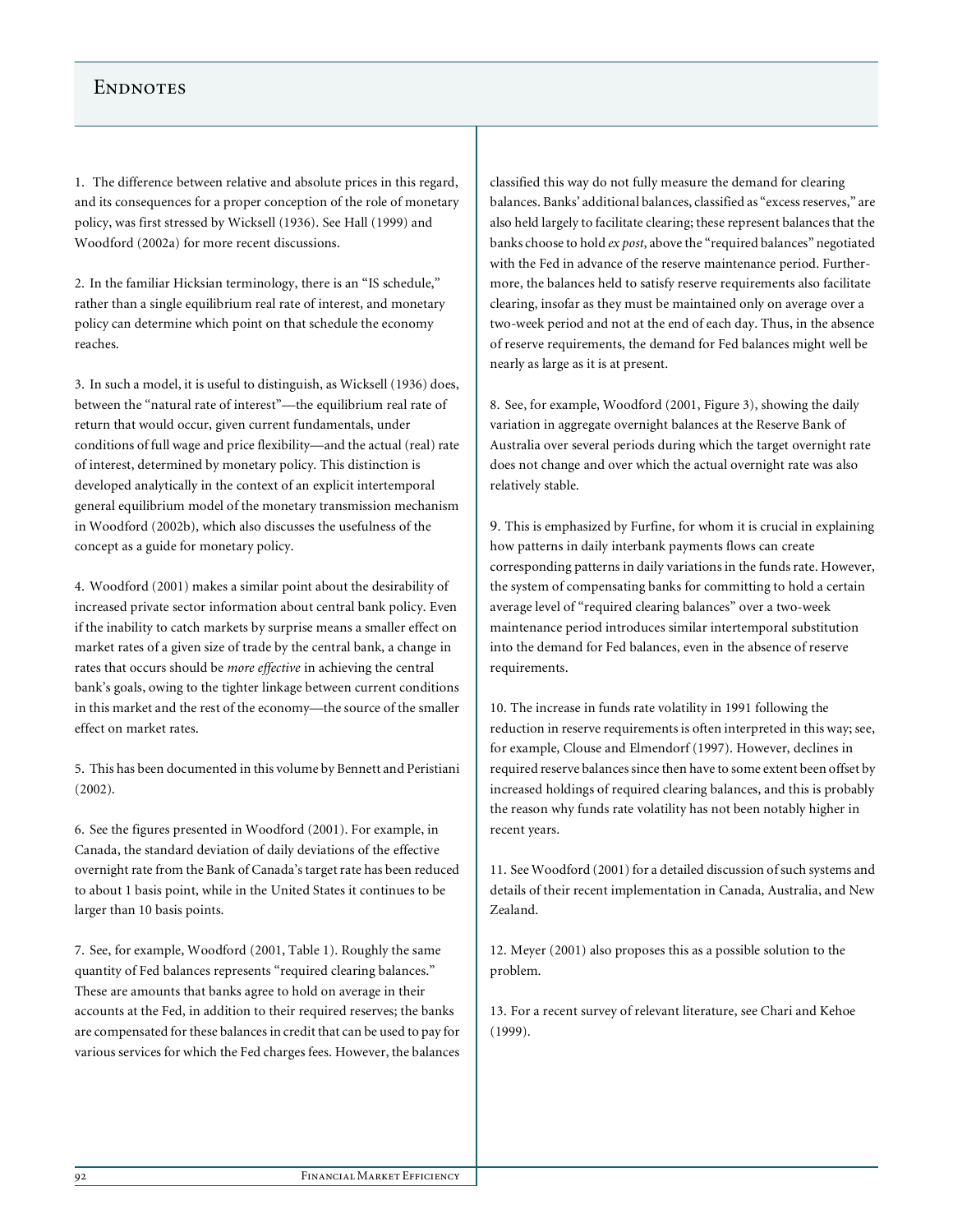# ENDNOTES (CONTINUED)

14. They would also apply to the payment of interest on Federal Reserve notes (that is, currency), if it were practical to do so. The only reason why proposals to pay interest on reserves have been more widely discussed is that it is quite easy to see how the Fed can arrange to pay interest on balances held with it, should it wish to do so, whereas it is less easy to think of practical ways to pay interest to the holders of Federal Reserve notes. But the payment of interest on vault cash, at least, would seem completely practical.

15. Efficiency would best be served by having the Fed charge for its clearing services but not for maintaining higher average balances in clearing accounts.

16. This is the most important reason for the desirability of paying interest on reserves, in the view of Meyer (2001).